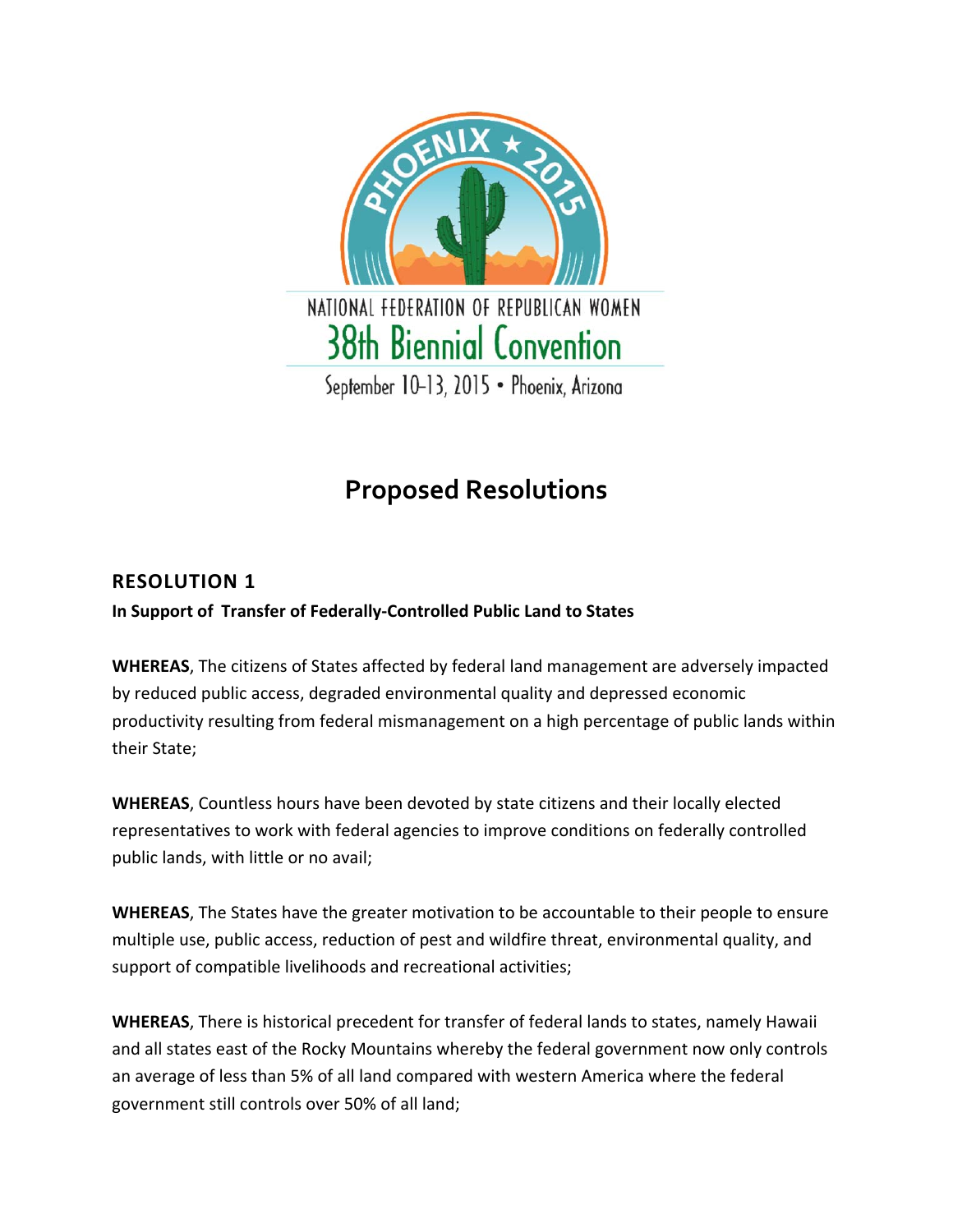**WHEREAS**, In 1976 Congress ended its 200 year old policy of beneficially transferring ownership of public land with the passage of the Federal Land Policy Management Act (FLPMA);

**WHEREAS**, The PILT or payment in lieu of taxes do not adequately or fairly compensate States for the breach of their Enabling Acts; and,

**WHEREAS**, The American Lands Council, National Farm Bureau, National Association of Counties, Montana Republican Party, Republican National Committee, and numerous local school districts and other civic organizations support this effort;

**RESOLVED,** That the National Federation of Republican Women, meeting at its 38th Biennial Convention in Phoenix, Arizona, September 10‐13, 2015, supports the transfer of federally controlled public land to willing states thereby facilitating accountable and local control of public land for the benefit of our communities, our families, our environment, our state and our nation.

*Submitted by the Montana Federation of Republican Women*

# **RESOLUTION 2**

## **In Support of a Balanced Budget Amendment**

**WHEREAS**, The United States of America has surpassed a debt of 18 trillion dollars. This has resulted in our nation having to depend on other nations and entities to sustain our stability;

**WHEREAS**, It is essential for the United States to protect its sovereignty in the world and remain a model for democratic principles, by leading as a nation independent of debt and resources;

**WHEREAS**, It is the moral responsibility of today's citizens to not place the burden of debt on our children and future generations. It is only right and responsible for our generation to secure the liberties and a free nation for which we and our forefathers have benefited;

**WHEREAS**, Our nation's founders wisely gave the states a method to amend the constitution, and in doing so created appropriate checks and balances to ensure that any amendment must be approved by 3/4 of the states; and,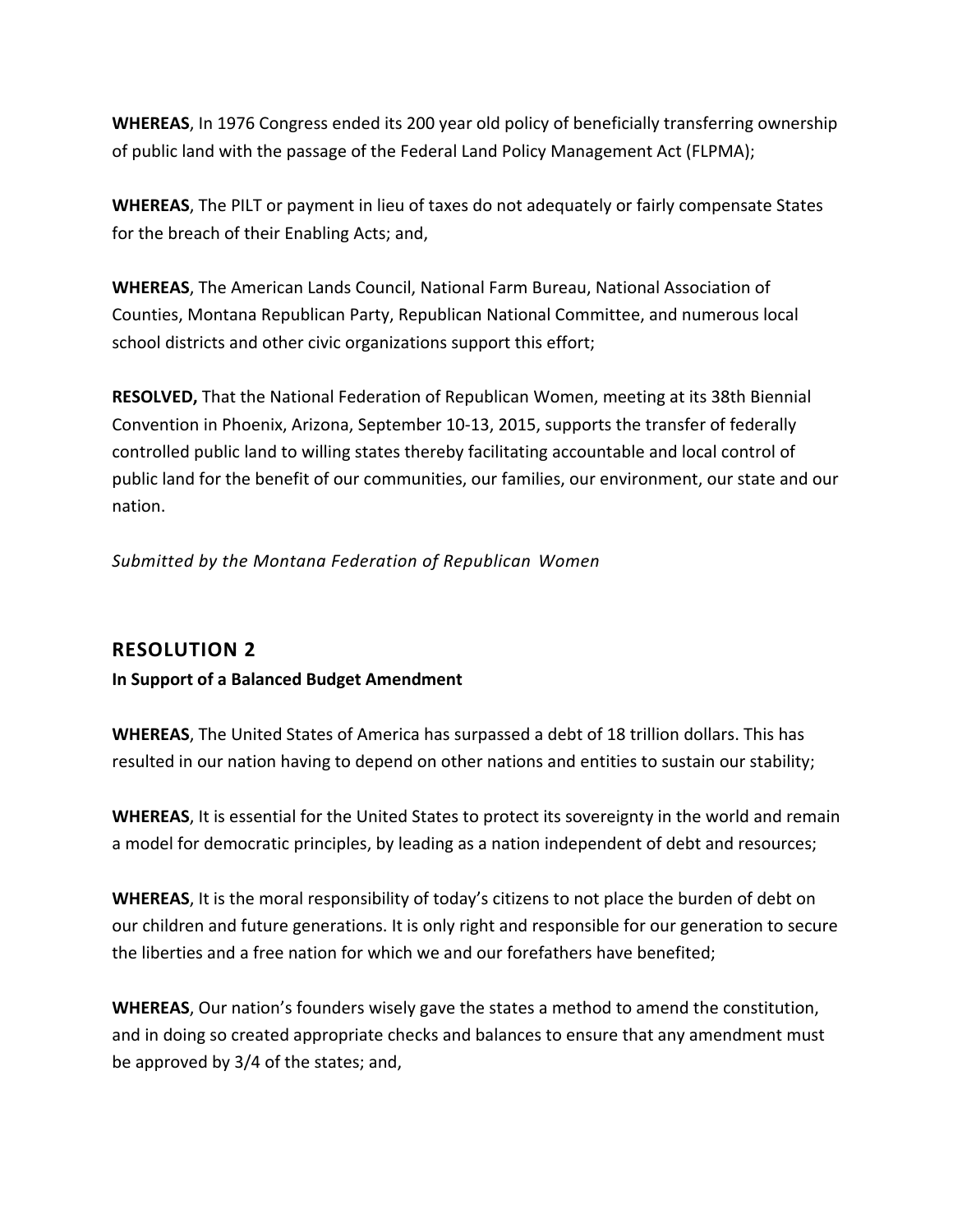**WHEREAS**, We women and citizens of this great nation acknowledge the self‐sacrifice in our daily lives; placing our needs before our wants is a foundation for independence. To remain collectively independent and sovereign it is necessary for our government to implement a balanced budget;

**RESOLVED**, That the National Federation of Republican Women, meeting at its 38th Biennial Convention in Phoenix, Arizona, September 10‐13, 2015, pronounces its support for a balanced budget amendment and calls for remaining states who haven't passed a federal balanced budget resolution to pass an amendment to require a balanced federal budget. And we encourage our members of the NFRW to follow the lead in helping trigger the change we need to restore our nation to fiscal stability.

#### *Submitted by the Ohio Federation of Republican Women*

## **RESOLUTION 3**

#### **In Support of the Toxic Exposure Research Act of 2015**

**WHEREAS**, The NFRW has a long‐standing commitment to our men and women serving in uniform and to our veterans and their families;

**WHEREAS**, Hundreds of thousands of American service members were exposed to toxic substances during their service in the U.S. Armed Forces ranging from herbicides used in Vietnam such as Agent Orange, to toxic fumes released by U.S. Demolition Operations during the Persian Gulf War, to toxic fires from burn pits across Afghanistan and Iraq, to toxic substances used in and around military bases and equipment here at home;

**WHEREAS**, Such exposure to toxic substances has negatively impacted the health condition of hundreds of thousands of American service members and veterans;

**WHEREAS**, The service members' and veterans' exposure to toxic substances is now believed to negatively impact the health conditions of their children and grandchildren, and perhaps multiple other future generations, often resulting in extremely rare or unusual medical conditions that are not commonly recognized or easily treated;

**WHEREAS**, The Toxic Exposure Research Act of 2015 requires the establishment of a National Center within the Department of Veterans Affairs to conduct research into the diagnosis and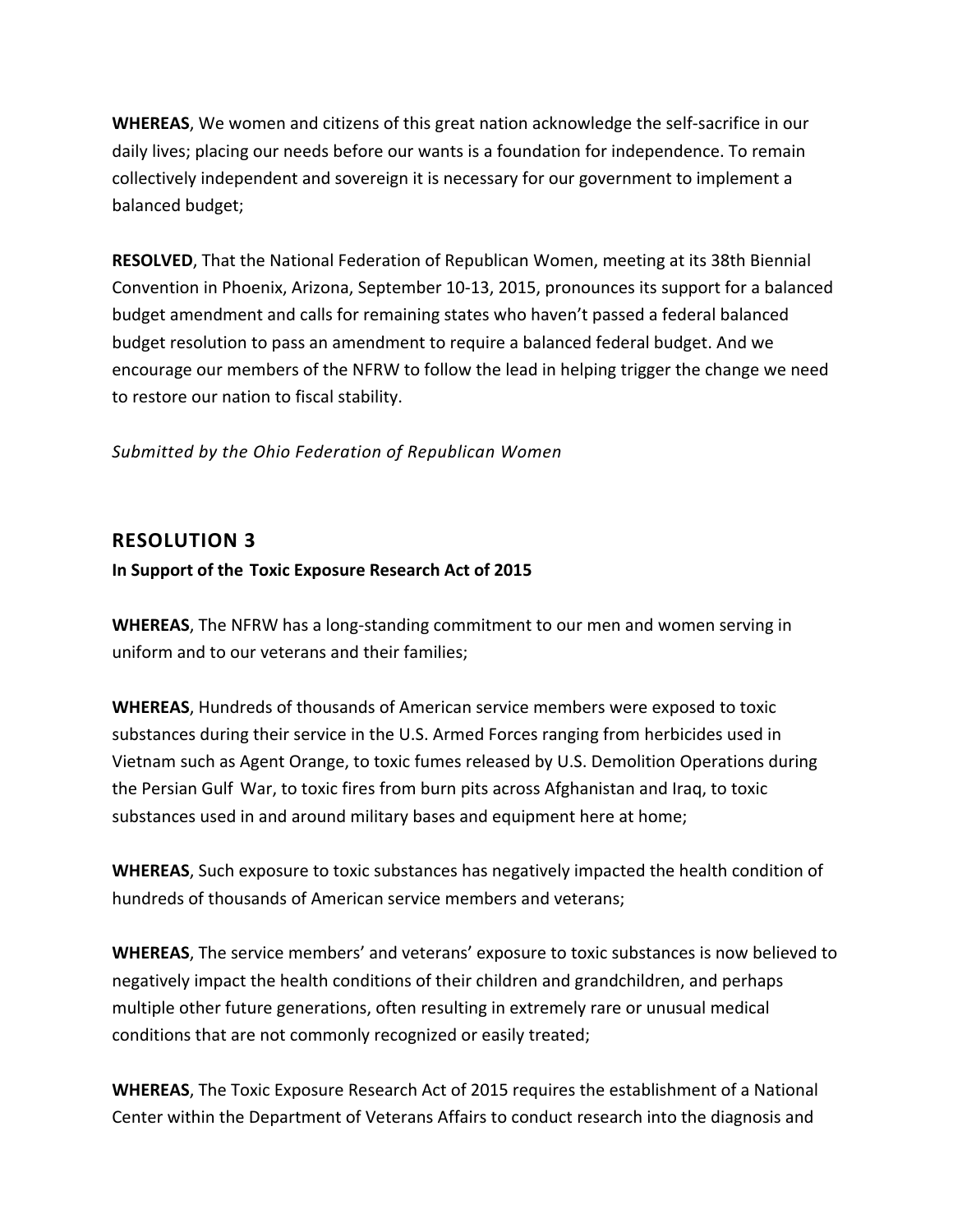treatment of health conditions of the descendants of individuals exposed to toxic substances while serving in the U.S. Armed Forces that are related to such service;

**WHEREAS**, The Toxic Exposure Research Act of 2015 specifically states that there will be no new expenditures to accomplish the goals of this Act and that this Act will be carried out using amounts otherwise made available for the purposes of this Act; and,

**WHEREAS**, The Toxic Exposure Research Act of 2015 was introduced into both houses of Congress with bi‐partisan support in the form of identical Bills: S. 901 in the United States Senate and H.R. 1769 in the United States House of Representatives;

**RESOLVED**, That the National Federation of Republican Women, meeting at its 38th Biennial Convention in Phoenix, Arizona, September 10‐13, 2015, pronounces its support for the Toxic Exposure Research Act and does hereby call on the United States Congress to pass S. 901 and H.R. 1769, and does hereby call on every State Federation to lobby the Senators and Representatives in their state to support this Act.

*Submitted by the Washington Federation of Republican Women*

# **RESOLUTION 4**

**Recognizing and Thanking U.S. Senator Ted Cruz and Carly Fiorina for Addressing the 38th Biennial Convention**

**WHEREAS**, U.S. Senator Ted Cruz and Carly Fiorina have demonstrated an abiding resolve and commitment to the principles of the Republican Party; and,

**WHEREAS**, U.S. Senator Ted Cruz and Carly Fiorina have shown a spirit of generosity by giving us the benefit of their time and talent in addressing the 38th Biennial Convention;

**RESOLVED**, That the National Federation of Republican Women, meeting at its 38th Biennial Convention in Phoenix, Arizona, September 10‐13, 2015, recognizes the sacrifice of U.S. Senator Ted Cruz and Carly Fiorina during this busy time in their campaign schedule, and wholeheartedly thanks them for their kind availability.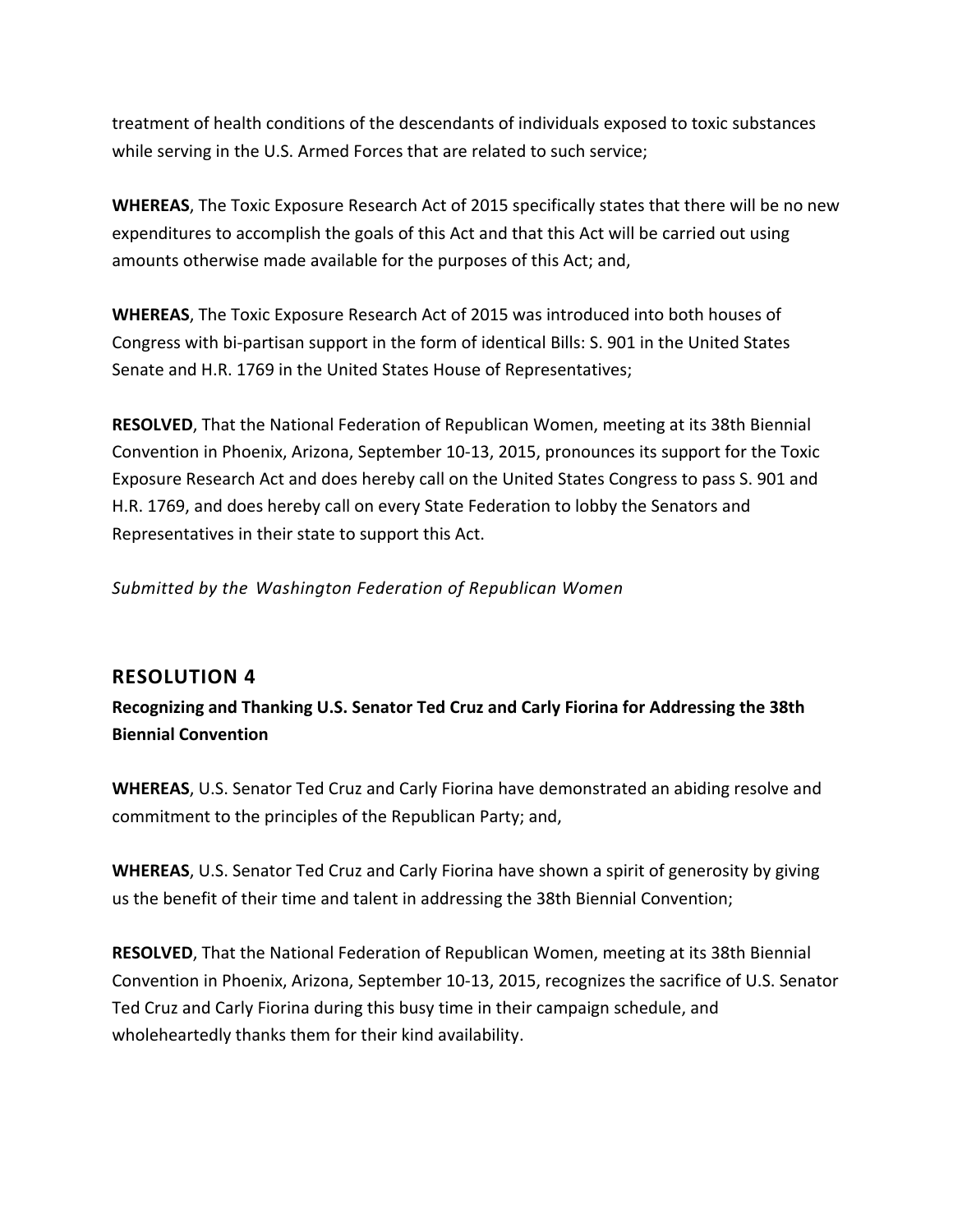## **RESOLUTION 5**

## **Recognizing and Thanking Our Convention Speakers and Other Special Guests**

**WHEREAS**, Many Republican elected officials and leaders generously gave of their time to address the 38th Biennial Convention, including Arizona's Governor Doug Ducey, Secretary of State Michele Reagan, U.S. Senator Jeff Flake and GOP Chairman Robert Graham, as well as U.S. Representatives Kay Granger and Chris Smith, RNC Co‐Chair Sharon Day, Iowa State Representative Mary Ann Hanusa, Janet Huckabee and Cindy McCain;

**WHEREAS**, Kellyanne Conway, President and CEO of the polling company, inc./WomanTrend, conducted an informative and insightful presidential straw poll; and,

**WHEREAS**, Nancy Bocskor, Lisa James, Christine Jones and Holly Robichaud provided valuable campaign, leadership and public relations training;

**RESOLVED**, That the National Federation of Republican Women, meeting at its 38th Biennial Convention in Phoenix, Arizona, September 10‐13, 2015, extends its enthusiastic appreciation to our convention speakers for giving us the benefit of their insights and encouragement, thereby propelling us toward victories in the 2016 elections.

## **RESOLUTION 6**

**Honoring the Convention Host Committee, NFRW Staff, the City of Phoenix, and the JW Marriott Desert Ridge Resort & Spa**

**WHEREAS**, The 38th Biennial Convention Host Committee of Arizona, Nevada and New Mexico Republican Women worked tirelessly and spent many hours to ensure an outstanding experience for convention attendees;

**WHEREAS**, The NFRW staff coordinated a truly memorable event with inspirational speakers and motivational workshops and seminars;

**WHEREAS**, The City of Phoenix so graciously welcomed the 38th Biennial Convention;

**WHEREAS**, The JW Marriott Desert Ridge Resort & Spa provided us with comfortable and beautiful rooms and delicious meals; and,